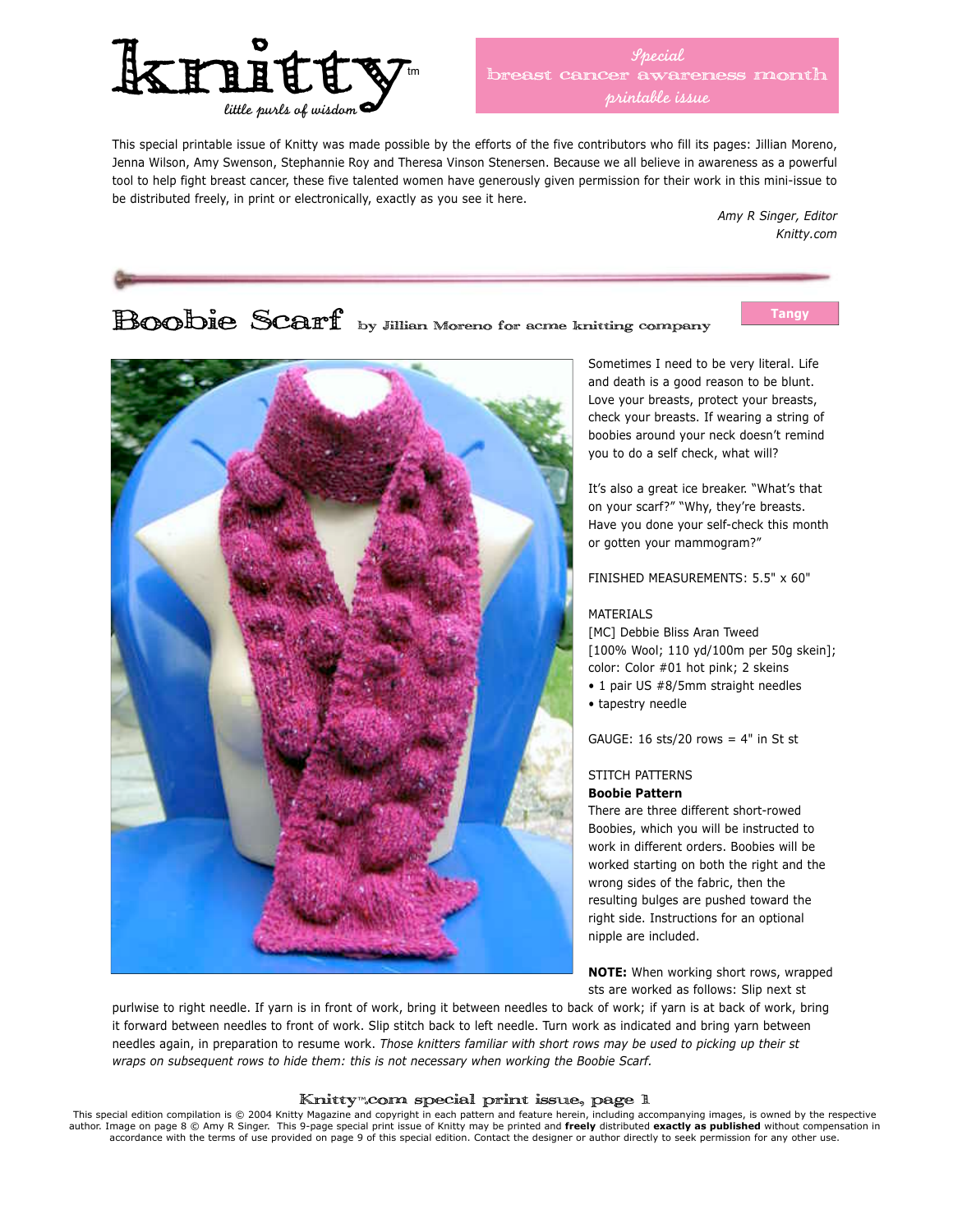### **Boobie Scarf** by Jillian Moreno for acme knitting company [page 2]

#### **Small Boobie**

Row 1: Work 5 sts, wrap next st, turn. Row 2: Work 1 st, wrap next st, turn. Row 3: Work 2 sts, wrap next st, turn. Row 4: Work 3 sts, wrap next st, turn. Rows 5-8: Repeat Row 4. Row 9: Work 2 sts, wrap next st, turn. Row 10: Work 1 st, wrap next st, turn. Row 11: Work to end of row.

#### **Medium Boobie**

Row 1: Work 7 sts, wrap next st, turn. Row 2: Work 3 sts, wrap next st, turn. Row 3: Work 4 sts, wrap next st, turn. Row 4: Work 5 sts, wrap next st, turn. Rows 5-8: Repeat Row 4. Row 9: Work 4 sts, wrap next st, turn. Row 10: Work 3 st, wrap next st, turn. Row 11 : Work to end of row.

#### **Large Boobie**

Row 1: Work 17 sts, wrap next st, turn. Row 2: Work 3 sts, wrap next st, turn. Row 3: Work 4 sts, wrap next st, turn. Row 4: Work 5 sts, wrap next st, turn. Rows 5-6: Repeat Row 4. Row 7: Work 6 sts, wrap next st, turn. Row 8: Work 7 sts, wrap next st, turn. Rows 9-12: Repeat row 8. Row 13 : Work 6 sts, wrap next st, turn. Row 14 : Work 5 sts, wrap next st, turn. Rows 15 and 16: Repeat Row 14. Row 17 : Work 4 sts, wrap next st, turn. Row 18 : Work 3 sts, wrap next st, turn. Row 19 : Work to end of row.

#### **Optional Nipple**

*NOTE: Nipples must be worked on RS. Work Nipple on center st of Row 5 or 6 of Small or Medium Boobies, or Row 9 or 10 of Large Boobies (whichever of these rows is a RS row).*

Knit into front and back of center stitch. Turn. Work 2 sts. Turn. Work 2 sts. Turn. K2tog. Continue working Boobie as above.

#### **Rib Pattern:**

Row 1[RS]: K3, [p1, k1] to last 2 sts, k2. Row 2[WS]: K2, [p1, k1] to last 3 sts, p1, k2. These 2 rows form Rib Pattern.

#### **PATTERN**

CO 21 sts. Row 1 [WS]: K all sts. Row 2 [RS]: K all sts. Row 3 [WS]: K2, p to last 2 sts, ks. \*Work 8 rows in stockinette st, maintaining 2 edge sts in garter st (these edge sts will be maintained throughout). Work Medium Boobie.Work 3 rows stockinette st. Work Large Boobie.Work 1 row stockinette st. Work Small Boobie. Work 8 rows stockinette st. Work Small Boobie. Work 1 row stockinette st. Work Large Boobie. Work 3 rows stockinette st. Work Medium Boobie.\* Repeat sequence between asterisks two times more. Work in Rib Pattern for 20", ending with a WS row. Work sequence between asterisks three times. K 3 rows. BO all sts.



#### **FINISHING**

Weave in ends. Stuff medium and large boobies with cotton balls. Pin out scarf on towel and spray block. Remove cotton balls.

**About the designer:** Jillian Moreno is getting her first mammogram this year in Ann Arbor, Michigan. Contact her at jillian\_moreno@yahoo.com

#### Knitty™.com special print issue, page 2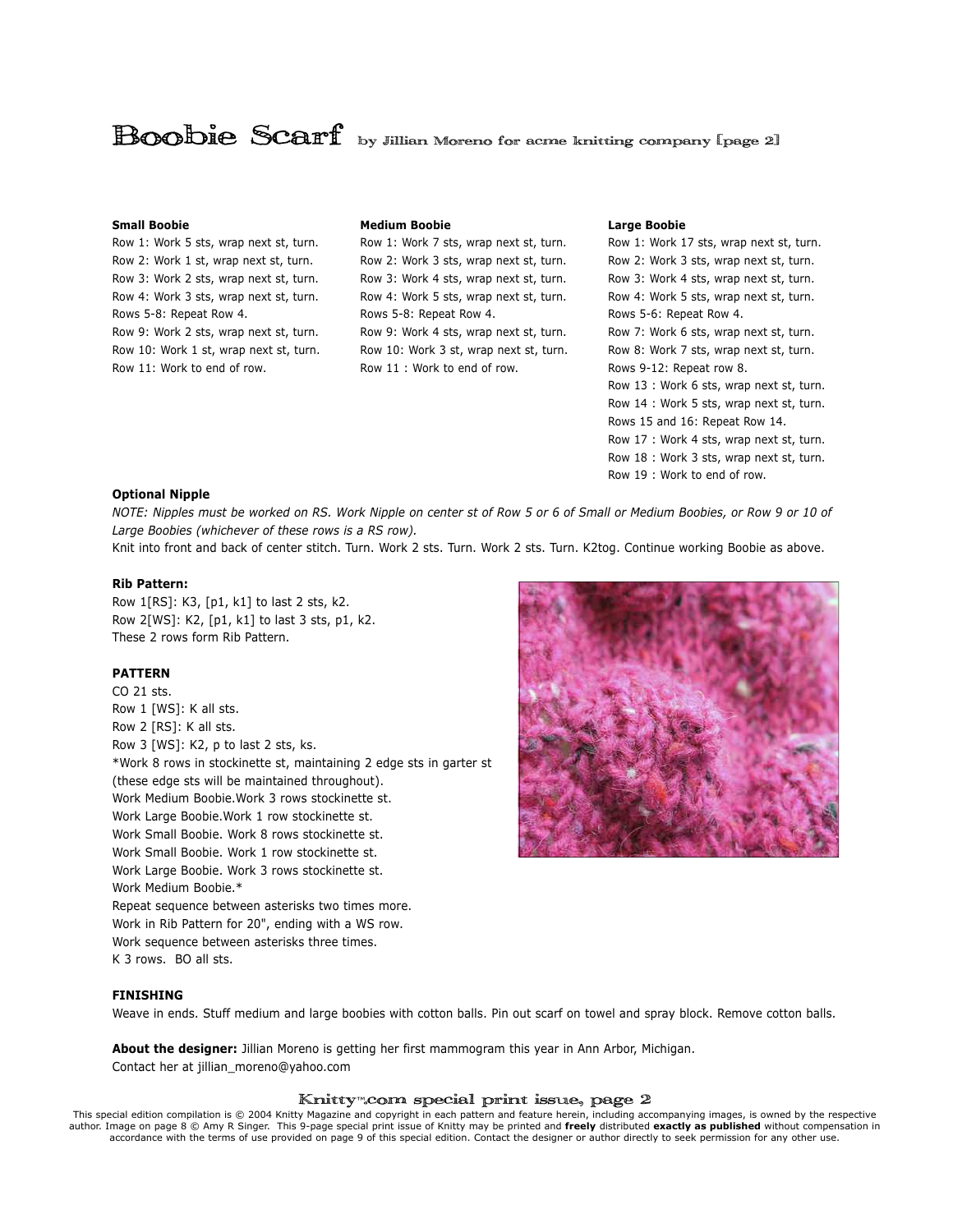

*Special* cancer awareness month *printable issue*

# Shedir by Jenna Wilson

Chemo caps are worn to provide warmth and cover up hair loss due to chemotherapy. Ideally, they should be soft to the touch. The recommended yarn, Rowan Calmer, is smooth and soothing, and makes a snug-fitting cap that can stretch comfortably without binding.This one-size pattern will fit an average woman's head, and will extend to cover the hairline. If desired, it can be shortened or lengthened by altering the depth of the ribbing, or changing the number of repeats of rows 13-20. The cap shown required exactly one ball of Rowan Calmer with nothing left over for swatching. Your own mileage may vary. To be safe, purchase an extra ball of Calmer—especially if you intend to make alterations to the pattern. *Editor's note: this hat should fit those with* or *without hair. It's very stretchy.*

**SIZE:** One

#### **FINISHED MEASUREMENTS:**

Circumference [unstretched]: 17" Depth (crown to brim): 9"

#### **MATERIALS**

Rowan Calmer [75% cotton, 25% acrylic; 173yd/160m per 50g ball]; color: #470 Flamingo; 1 ball. 1 set US #3/3.25mm double-point needles 1 16 inch US #3/3.25mm circular needle 1 cable needle Tapestry Needle

#### **GAUGE:**

Over two reps of chart patt (36 sts) from round 13 through 44 (32 rounds), 36 sts = 4.125" and 32 rounds = 3" Allow fabric to relax when measuring for gauge.

**NOTES:** This cap is knit in the round from brim to crown. The entire cap pattern is represented by the chart, so the number of sts in the chart decreases as you work the decreases to shape the crown. The chart rows are numbered to correspond to the numbers of the knitted rounds. For example, the first row of the

chart is worked 9 times, so it is labeled "1-9" (corresponding to rounds 1 through 9). Rows 13 through 20 are repeated 5 times in total, and are numbered to reflect this.

With the exception of rounds 82 and 83, the chart row is repeated 8 times in each round. It is repeated 4 times in round 82, and only twice in round 83.

The first stitch of the chart row will migrate on rounds 54, 56, 57, 59, 61, 63, 65, and 71. Directions for how to adjust marker placement to accommodate this are included in the pattern. This is done to maintain continuity of the cable pattern (similar to working a "jogless jog" in stranded colorwork in the round). Use of a single marker to indicate the beginning of a round is strongly recommended.

As checkpoints, you should have 128 sts once round 54 is completed; 72 sts once round 68 is completed; 40 sts once round 74 is completed; and 16 sts once round 80 is completed.

#### Knitty™.com special print issue, page 3

This special edition compilation is © 2004 Knitty Magazine and copyright in each pattern and feature herein, including accompanying images, is owned by the respective<br>author. Image on page 8 © Amy R Singer. This 9-page spe accordance with the terms of use provided on page 9 of this special edition. Contact the designer or author directly to seek permission for any other use.





**Extraspicy**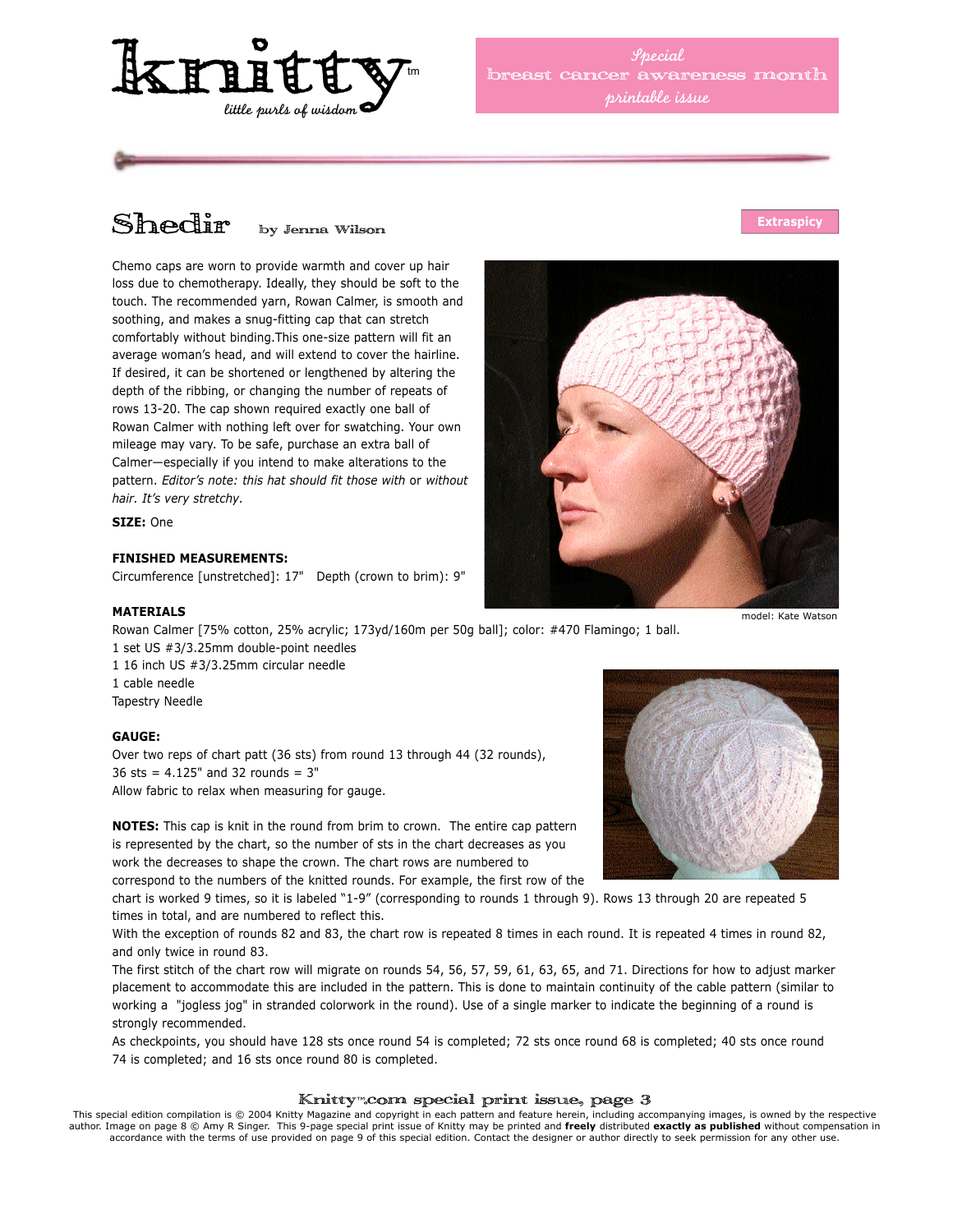## Shedir by Jenna Wilson [page 2]

#### **PATTERN**

Using circular needle, CO 128 sts. Join to begin working in the round, being careful not to twist. Place marker to indicate beg of round. Foll chart, work

rounds 1-52. \*On next round (53), work to last st, sl next st to right needle, remove marker, sl st back to left needle, replace marker. This now represents the beginning of the next round. Proceed to work next round according to chart.\*

Continue to work foll chart, following instructions between \*s for rounds 55, 56, 58, 60, and 70. On round 64, work as follows: work to last 2 sts, sl next 2 sts to right needle, remove marker, sl 2 sts back to left needle, replace marker. This now represents the beginning of the next round. Proceed to work next round according to chart.

Continue, foll chart, through chart row 83. 4 sts rem.

#### **FINISHING**

Break yarn, leaving 6" tail. Thread tail through needle, pass through rem 4 sts and pull tight. Secure yarn on inside of cap. Weave in and trim all yarn tails.

#### **ABOUT THE DESIGNER**

Jenna examines herself regularly. Contact her at www.girlfromauntie.com or info@girlfromauntie.com



#### Knitty™.com special print issue, page 4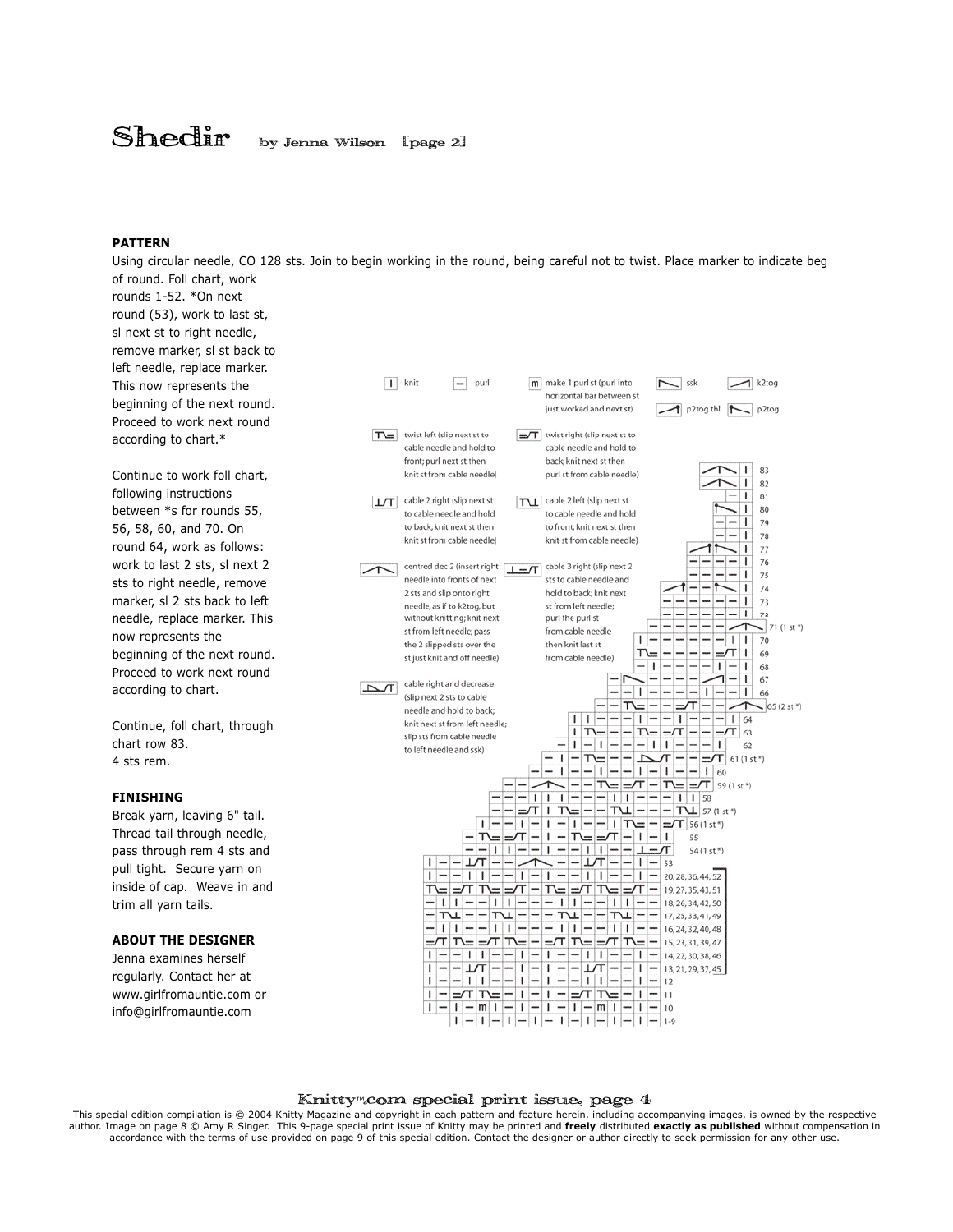

## LOULOU COMIOT SOCKS by Amy Swenson

**Tangy**

These socks are named for my favorite neighbor and good friend Louise, who survived breast cancer last year. Like angora socks, she's a bit crazy in the best possible way.

These toe-up socks are edged in a delicate picot trim, and kept ankle-height for economy. Knit with worsted-weight Angora/Merino yarn, they can be finished in two or three evenings and make a special gift for any woman in your life. Due to the delicate nature of the yarn, they're best for lounging around the house, not for stuffing into your favorite tennies for a day at the mall. The pattern is knit to match a standard women's sock size 9-11. To customize, take the measurements of the foot

in question and adjust the sole length as necessary. The pattern as shown here uses approximately 125 yards of Angel. Knitting it larger might require a fourth ball of yarn.

**SIZE:** Fits women's size 9-11 foot

#### **MATERIALS**

Lorna's Laces Angel [70% Angora, 30% Lambswool; 50 yd/ 45 m per 14.2g skein]; color: Iris Garden; 3 skeins 1 set of 5 US #5/3.75mm double pointed needles 1 set of 5 US #3/3.25mm double pointed needles US size G/ 4.0mm crochet hook 15 yards waste yarn Tapestry needle

**GAUGE:** 20sts/24rows = 4" in st st on larger needles

**NOTE:**Where pattern says "wrap next st and turn", work short row wraps as follows:

Bring yarn to front of work, slip next st to right



needle, bring yarn to back of work, slip st back to left needle, turn work to begin working back in opposite direction. (If you are working a purl row, the yarn will already be at the front of the work – leave it at the front and proceed as above.)

#### **PATTERN**

With crochet hook and waste yarn, chain 22. Break yarn and pull through loop on hook to fasten off chain. With MC and larger needles, pick up and k 18 sts in back loops of chain. Keep all sts on one needle.

Work short-row toe as follows: Row 1 [RS]: K17, wrap next st and turn. Row 2 [WS]: P16, wrap next st and turn. Row 3 [RS]: K15, wrap next st and turn. Row 4 [WS]: P14, wrap next st and turn. Row 5 [RS]: K13, wrap next st and turn.

#### Knitty™.com special print issue, page 5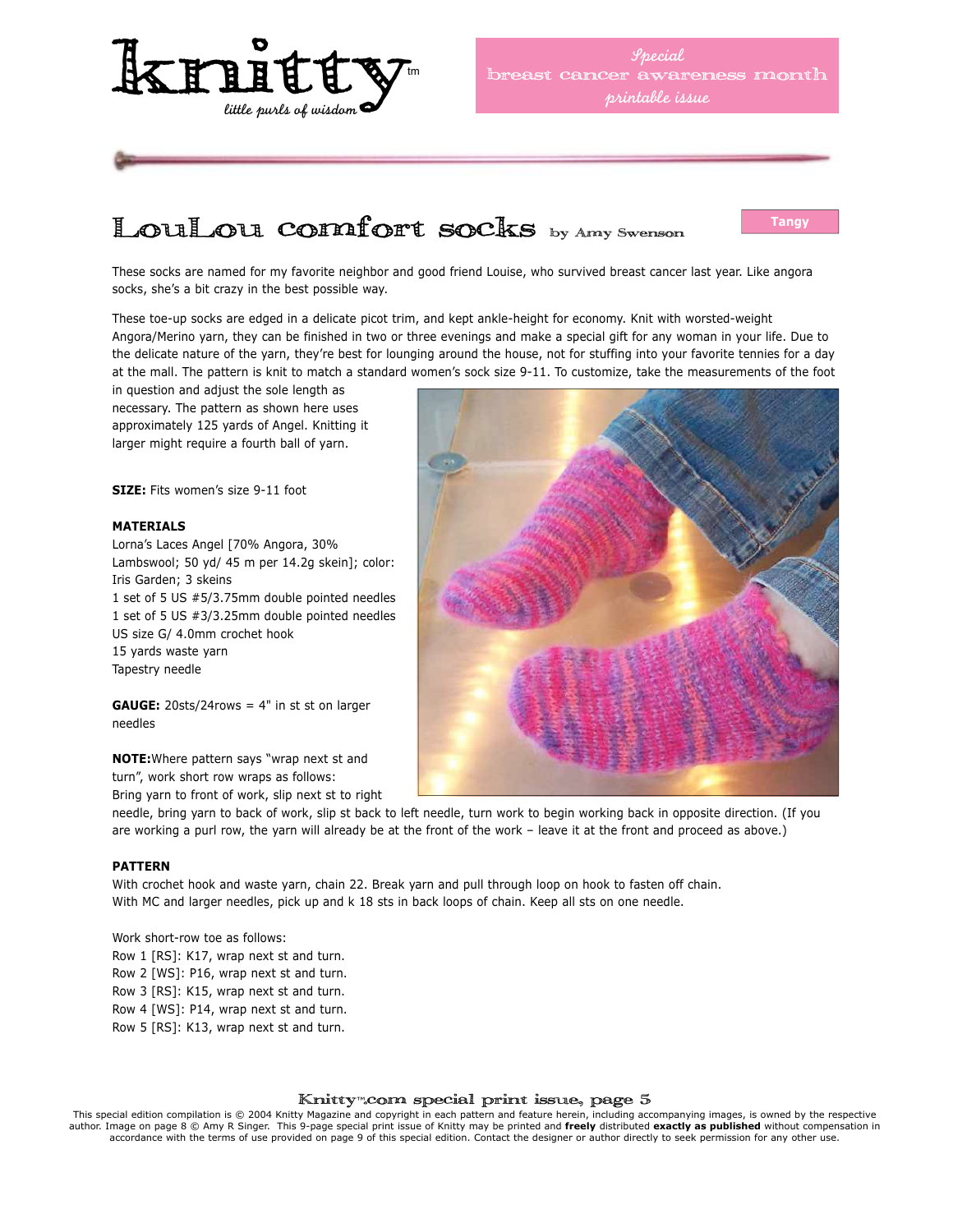### LOULOU COMIOTT SOCKS by Amy Swenson [page 2]

Row 6 [WS]: P12, wrap next st and turn. Row 7 [RS]: K11, wrap next st and turn. Row 8 [WS]: P10, wrap next st and turn. Row 9 [RS]: K9, wrap next st and turn. Row 10 [WS]: P8, wrap next st and turn.

At this point you should have just worked across the 8 central sts on the needle and you'll have 5 wrapped sts waiting on either side of these sts.

Turn toe as follows: Row 11: K8, place wrap 'loop' and wrapped st onto left needle, K2tog, wrap next st and turn. Row 12: P9, place wrap 'loop' and wrapped st onto left needle, P2tog, wrap next st and turn.

Continue short rows in this way, working each short row longer than the last and picking up wrap loops until all slipped sts have been worked. 18 sts on needle.

Distribute sts to begin working in the round:

Next row [RS]: K9, k9 onto second dpn, unravel crochet chain and place resulting live sts onto 2 dpns (9 sts on each). 36 sts on needles.

Place marker to mark beginning of round. Work even in st st until work measures 7.5 inches from tip of toe.

Work short-row heel as follows:

Row 1 [RS]: K17, wrap next st and turn. Row 2 [WS]: P16, wrap next st and turn. Row 3 [RS]: K15, wrap next st and turn. Row 4 [WS]: P14, wrap next st and turn. Row 5 [RS]: K13, wrap next st and turn. Row 6 [WS]: P12, wrap next st and turn. Row 7 [RS]: K11, wrap next st and turn. Row 8 [WS]: P10, wrap next st and turn. Row 9 [RS]: K9, wrap next st and turn. Row 10 [WS]: P8, wrap next st and turn.

Turn heel as follows: Row 11: K8, place wrap loop and wrapped st onto left needle, K2tog, wrap next st and turn. Row 12: P9, place wrap loop and wrapped st onto left needle, P2tog, wrap next st and turn.

Continue short rows in this way, working each short row longer than the last and picking up wrap loops, until all slipped sts have been worked. Resume working in the round over all sts. Work 12 rounds even in st st. Work 5 rounds in K2, P1 rib.

Work Picot BO as follows: \*Using cable CO and smaller needles, CO 2 sts. BO 4 sts. Repeat from \* until all sts have been bound off.

#### **FINISHING**

Sew in ends.

#### **ABOUT THE DESIGNER**

Amy Swenson believes in pink. Contact Amy at amy@indiknits.com

#### Knitty™.com special print issue, page 6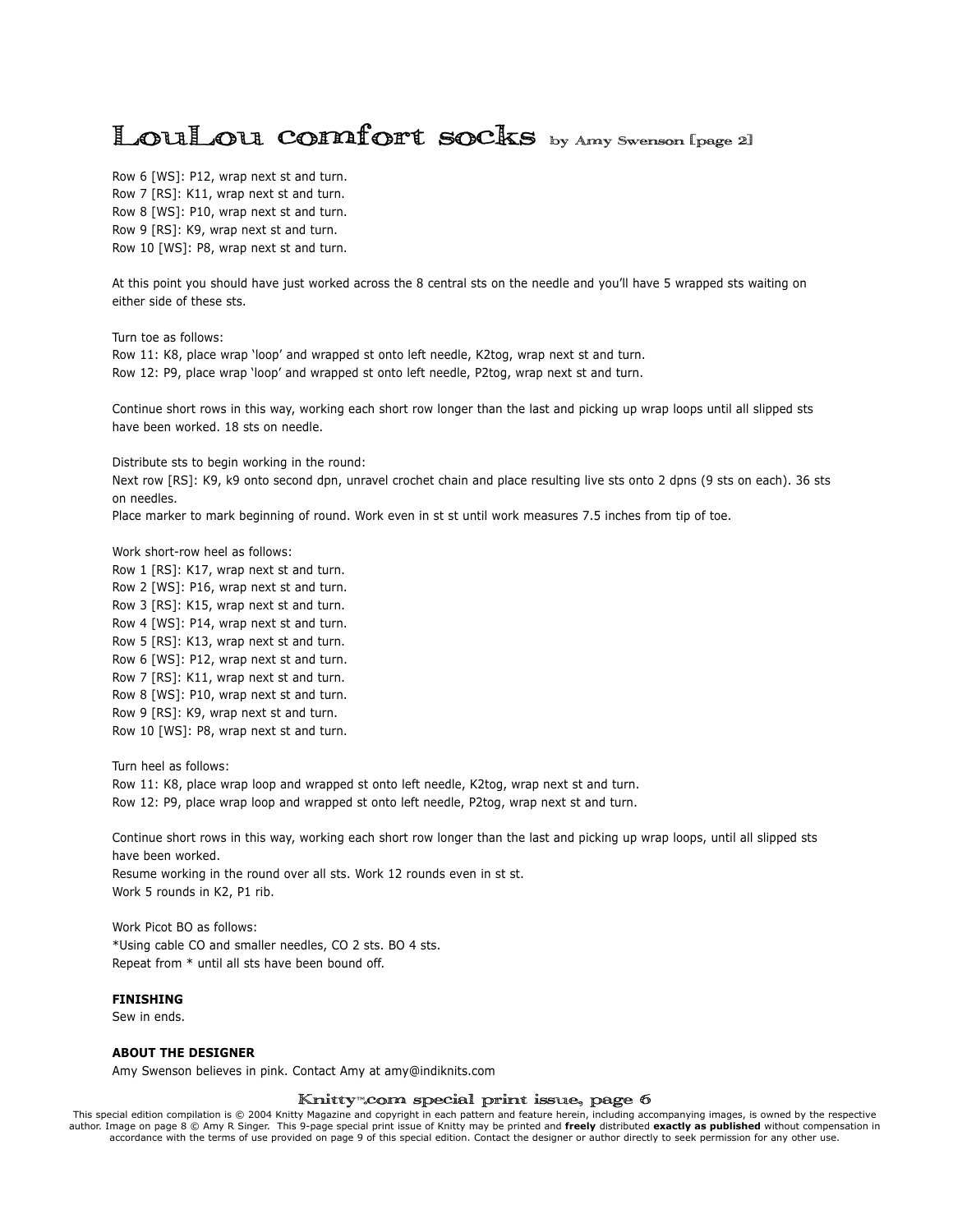

*Special* cancer awareness month *printable issue*

## Heart by Stephannie Roy

An easy lace pattern creates an attractive row of hearts in a super soft and luscious bulky alpaca blend yarn.

I designed this scarf in two pieces to maintain the orientation of the hearts on both sides of the neck (I have symmetry issues). If you don't share my issues, or don't like grafting, just keep knitting until 20 pattern repeats are completed.

#### **SIZE:** One

#### **FINISHED MEASUREMENTS:** Width: 7" Length: 62"

#### **MATERIALS**

[MC] Reynolds Blizzard [65% alpaca, 35% acrylic; 66yd/59m per 100g skein]; color: #641 Pink; 3 skeins 1 pair US #15/10mm needles Stitch holder Tapestry needle

**GAUGE:** 10 sts/13 rows = 4" in stockinette stitch

#### **HEART PATTERN**

*From: The Ultimate Knitting Book by the editors of Vogue Knitting.* Worked over 17 sts **NOTE:** On Row 1, the number of sts is increased to 19. On Row 3, it is reduced back to 17. Row 1 [RS]: K3, yo, k2tog, k3, yo, k1, yo, k3, sl1, k1, psso, yo, k3. Row 2 and all WS rows: K2, p to last two sts, k2. Row 3 [RS]: K4, yo, k4tog, yo, k3, yo, k4tog, yo, k4. Row 5 [RS]: K4, k2tog, yo, k5, yo, sl1, k1, psso, k4. Row 7 [RS]: K3, k2tog, yo, k7, yo, sl1, k1, psso, k3. Row 9 [RS]: K2, k2tog, yo, k9, yo, sl1, k1, psso, k2. Rep rows 1-10.

#### **PATTERN**

CO 17 stitches. Work 10 rows of Heart Pattern 10 times, then work rows 1-4 once more. Place all sts on st holder. Make a second piece to match.

#### **FINISHING**

Graft pieces together using kitchener stitch or 3-needle BO. Block lightly if desired.

#### **ABOUT THE DESIGNER**

Stephannie Roy wants a cure. Contact Stephannie at and-she-knits-too@sympatico.ca

#### Knitty™.com special print issue, page 7

This special edition compilation is © 2004 Knitty Magazine and copyright in each pattern and feature herein, including accompanying images, is owned by the respective<br>author. Image on page 8 © Amy R Singer. This 9-page spe accordance with the terms of use provided on page 9 of this special edition. Contact the designer or author directly to seek permission for any other use.



#### **Piquant**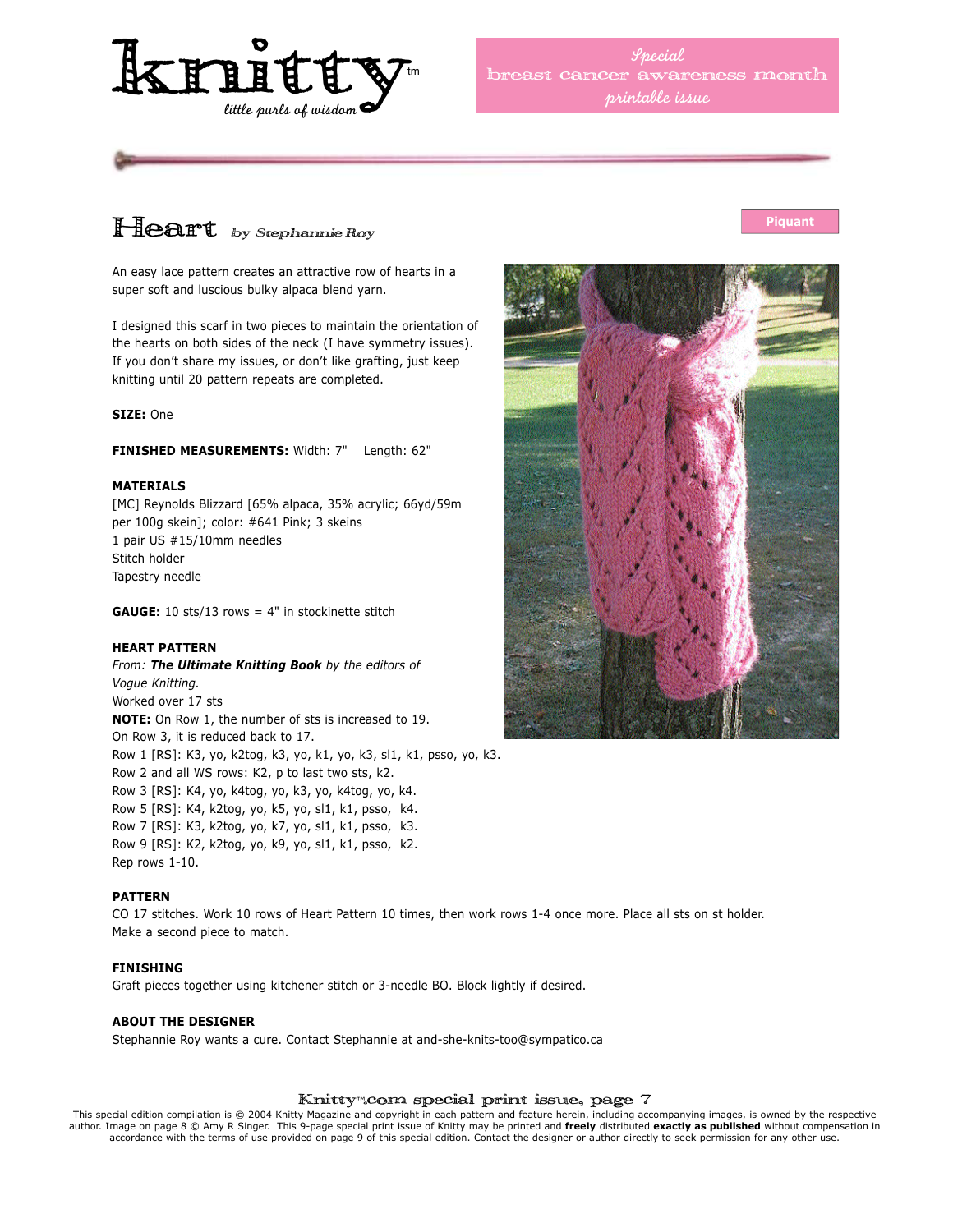

## $A$  survivor's story by Theresa Vinson Stenersen

I was diagnosed with breast cancer in the summer of 1996. I was 25 years old.

The lump – a hard, painless marble in my right breast – I found myself. I called my doctor's office right away and made an appointment with the nurse practitioner I'd been seeing for several years. Together we agreed to watch the lump for a month while I took vitamin E capsules and avoided caffeine. After all, it was round and smooth…very un-cancerlike.

One month later nothing had changed. I found myself in a waiting room having my very first mammogram and ultrasound. About having your breast smashed flat in a mammography machine – it is uncomfortable but it's certainly less painful than waxing and only lasts a few more seconds. Ultrasounds aren't painful at all and are useful for looking at the dense breast tissue of younger women.

Another couple of weeks and a biopsy later, my breast and lymph nodes were removed. Breast cancer today is usually treated surgically in a way that spares as much of the breast as possible.

Lumpectomy – removal of the tumor and some surrounding tissue – combined with radiation of the area, has become much more common in recent years. In my case, the location of the tumor, combined with its aggressive type, made a modified radical mastectomy the better option.

My lymph nodes were removed and tested to determine if the cancer had spread to other areas of the body. Fortunately no cancer cells were found in my lymph nodes. Still, my oncologist (who, by the way, is one of the finest people I've ever met) recommended 12 weeks of chemotherapy for me. It was about the same time as Demi Moore was filming GI Jane and sporting a shaved head. "A fashion statement" was how I decided to think of it. But Demi's head isn't shaped like an egg. Mine is.

Luckily, one of the ladies at work was a knitter. Soon after my hair fell out - all of it in a matter of a couple of days about a week after my first treatment – she presented me with the most wonderful striped cap. Wine red, turquoise, mustard, cornflower blue, white, brown and forest green, it went with everything. And since it was made of cotton, it didn't irritate my supersensitive scalp. Caps knitted for people undergoing chemotherapy really need to be made of super soft fibers – cotton, microfiber, silk and cashmere are good choices. After all, a little luxury is in order for anyone who feels as crappy as you feel during treatments.

My cap, which I kept using even after my hair grew in, fit perfectly… still don't know how she did it since she didn't even measure my head. It came to just above my ears and perched there on my head…neither too tight nor too loose (see page 9).



Naturally I appreciate these technical details more now that I've become a knitter myself, but even then I knew that it had been hand knitted for me out of genuine concern for my wellbeing. Love, caring and healing energy gets caught between

#### Knitty™.com special print issue, page 8